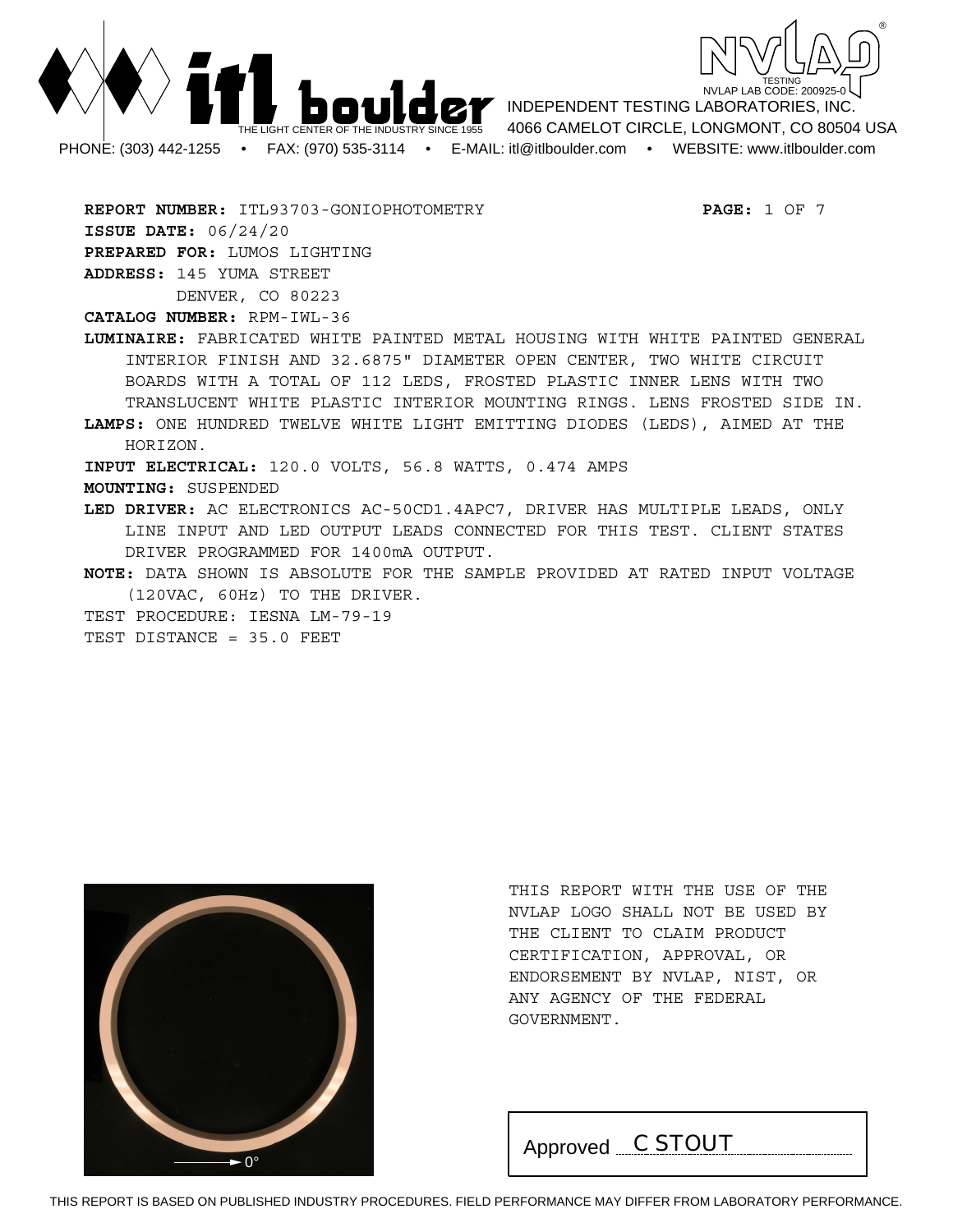

**REPORT NUMBER:** ITL93703-GONIOPHOTOMETRY **PAGE:** 2 OF 7 **ISSUE DATE:** 06/24/20 **PREPARED FOR:** LUMOS LIGHTING **CATALOG NUMBER:** RPM-IWL-36

|                                                                                                                     | CANDELA DISTRIBUTION                                                                                                                                   |                                                                                                                                                              |                                                                                                                               |                                                                                                                                             |                                                                                                                                                      | <b>FLUX</b>                                                                                                     |
|---------------------------------------------------------------------------------------------------------------------|--------------------------------------------------------------------------------------------------------------------------------------------------------|--------------------------------------------------------------------------------------------------------------------------------------------------------------|-------------------------------------------------------------------------------------------------------------------------------|---------------------------------------------------------------------------------------------------------------------------------------------|------------------------------------------------------------------------------------------------------------------------------------------------------|-----------------------------------------------------------------------------------------------------------------|
| 0<br>5<br>15<br>25<br>35<br>45<br>55<br>65<br>75<br>85<br>90<br>95<br>105<br>115<br>125<br>135<br>145<br>155<br>165 | 0.0<br>70<br>84<br>153<br>231<br>307<br>383<br>456<br>521<br>565<br>530<br>$\mathsf{O}\xspace$<br>515<br>580<br>526<br>458<br>383<br>308<br>230<br>154 | 22.5<br>70<br>84<br>153<br>230<br>307<br>383<br>456 455<br>522<br>567<br>527<br>$\mathsf{O}$<br>515<br>579 575<br>524 520<br>457<br>382<br>307<br>230<br>154 | 45.0<br>70<br>85<br>154<br>231<br>307<br>383<br>521<br>565<br>527<br>$\overline{0}$<br>522<br>454<br>381<br>306<br>230<br>154 | 67.5<br>70<br>85<br>154<br>231<br>308<br>384<br>456<br>521<br>565<br>527<br>$\overline{0}$<br>528<br>516<br>452<br>379<br>306<br>229<br>154 | 90.0<br>70<br>86<br>154<br>231<br>308<br>384<br>455<br>520<br>564<br>530<br>$\mathsf{O}$<br>533<br>570 571<br>515<br>451<br>379<br>305<br>229<br>153 | 9<br>45<br>108<br>194<br>297<br>409<br>516<br>597<br>445<br>452<br>605<br>516<br>408<br>296<br>193<br>107<br>45 |
| 175<br>180                                                                                                          | 87<br>72                                                                                                                                               | 86<br>72                                                                                                                                                     | 86<br>72                                                                                                                      | 86<br>72                                                                                                                                    | 86<br>72                                                                                                                                             | 9                                                                                                               |
| ZONE<br>$90 - 120$<br>$90 - 130$<br>$90 - 150$<br>$90 - 180$                                                        | ZONAL LUMEN SUMMARY<br>$0 - 30$<br>$0 - 40$<br>$0 - 60$<br>$0 - 90$<br>$0 - 180$                                                                       | LUMENS                                                                                                                                                       | 162<br>356<br>1062<br>2620<br>1574<br>1982<br>2471<br>2632<br>5252                                                            | %FIXT<br>20.2<br>49.9<br>30.0<br>37.7<br>47.0<br>50.1<br>100.0                                                                              | 3.1<br>6.8                                                                                                                                           |                                                                                                                 |
| CIE TYPE<br><b>PLANE</b>                                                                                            | EFFICACY = $92.5 \text{ lm/W}$<br>$\sim$<br>SPACING CRITERIA                                                                                           | GENERAL DIFFUSE                                                                                                                                              | $\ddot{\cdot}$                                                                                                                | : 0-DEG 90-DEG<br>4.52                                                                                                                      | 4.52                                                                                                                                                 |                                                                                                                 |

BEAM ANGLE (50%) : 54.1 X 53.8 DEGREES FIELD ANGLE (10%): 178.9 X 179.0 DEGREES

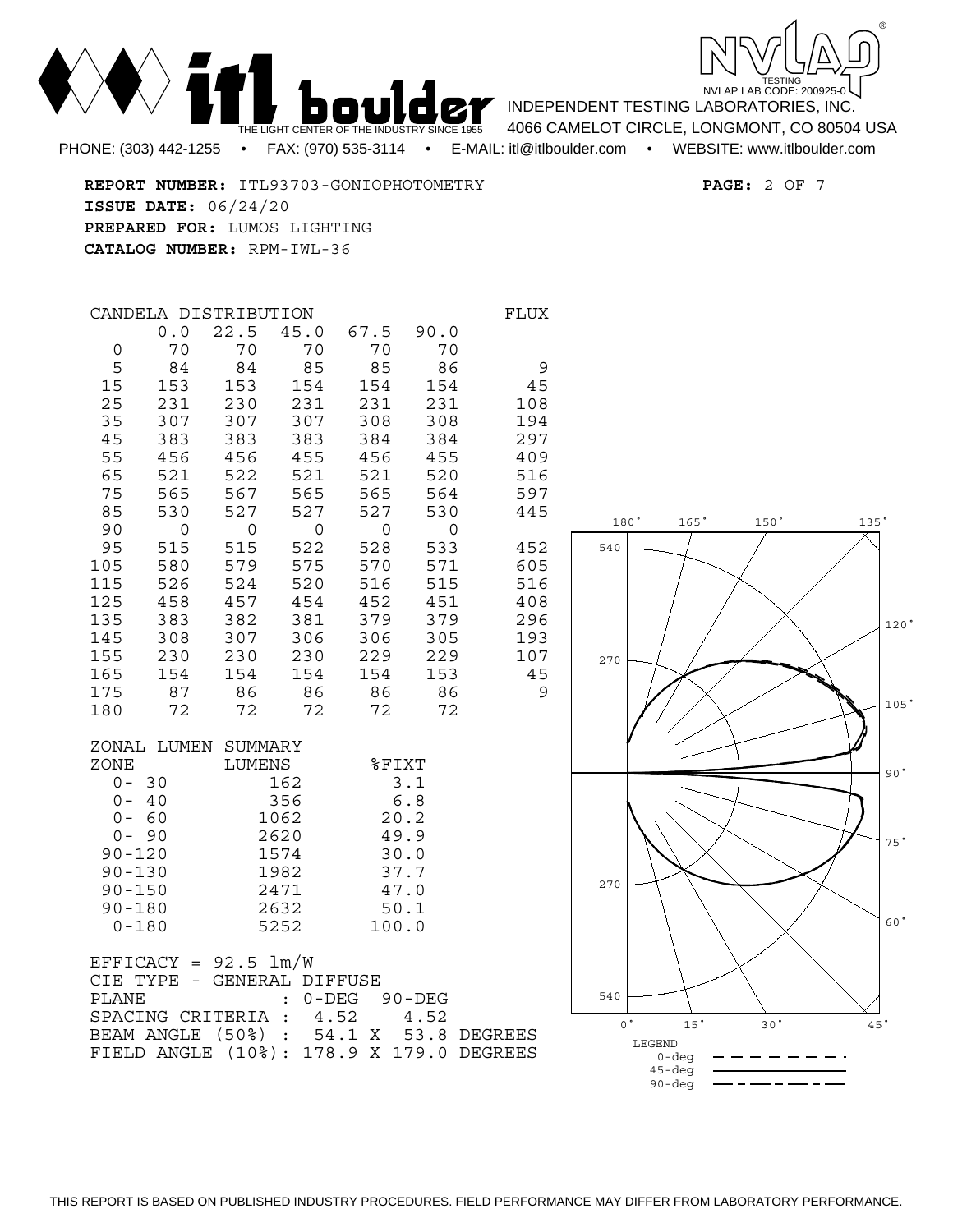



**REPORT NUMBER:** ITL93703-GONIOPHOTOMETRY **PAGE:** 3 OF 7 **ISSUE DATE:** 06/24/20 **PREPARED FOR:** LUMOS LIGHTING **CATALOG NUMBER:** RPM-IWL-36

|        |      | LUMINANCE DATA IN CANDELA/SO M |      |
|--------|------|--------------------------------|------|
|        |      | ANGLE AVERAGE AVERAGE AVERAGE  |      |
| IN DEG |      | 0-DEG 45-DEG 90-DEG            |      |
| 45     | 594. | 594.                           | 596. |
| 55     | 708. | 706.                           | 706. |
| 65     | 808. | 808.                           | 807. |
| 75     | 877. | 877.                           | 875. |
| 85     | 822. | 818.                           | 822. |

THIS REPORT IS BASED ON PUBLISHED INDUSTRY PROCEDURES. FIELD PERFORMANCE MAY DIFFER FROM LABORATORY PERFORMANCE.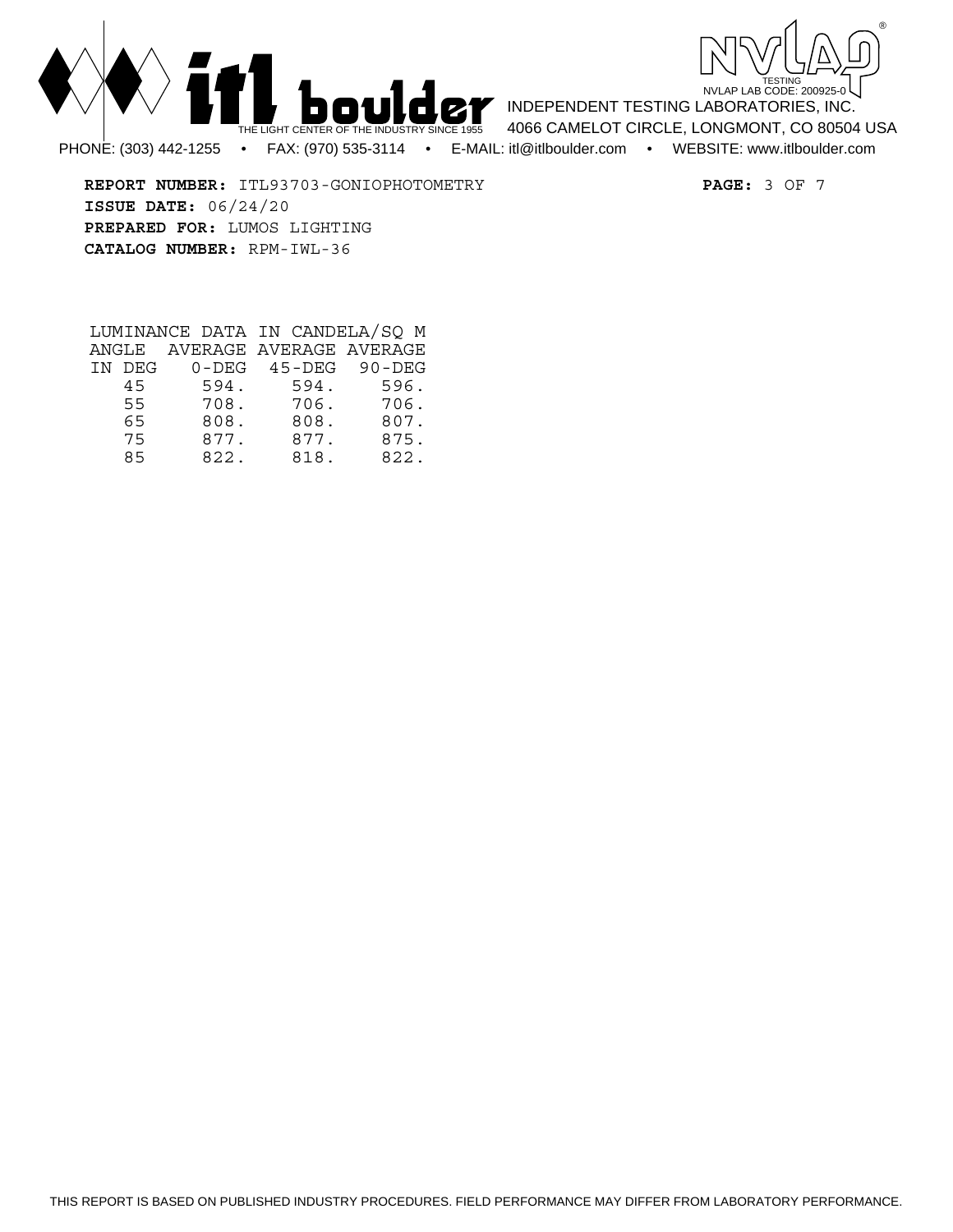



**REPORT NUMBER:** ITL93703-GONIOPHOTOMETRY **PAGE:** 4 OF 7 **ISSUE DATE:** 06/24/20 **PREPARED FOR:** LUMOS LIGHTING **CATALOG NUMBER:** RPM-IWL-36

## CANDELA DISTRIBUTION LATERAL ANGLE

|                |            |            |            |            | <u>، د عسد</u> |
|----------------|------------|------------|------------|------------|----------------|
|                | 0.0        | 22.5       | 45.0       | 67.5       | 90.0           |
| 0.0            | 70         | 70         | 70         | 70         | 70             |
| 5.0            | 84         | 84         | 85         | 85         | 86             |
| 10.0           | 118        | 117        | 117        | 117        | 117            |
| 15.0           | 153        | 153        | 154        | 154        | 154            |
| 20.0           | 192        | 192        | 192        | 192        | 192            |
| 25.0           | 231        | 230        | 231        | 231        | 231            |
| 30.0           | 269        | 269        | 269        | 269        | 270            |
| 35.0           | 307        | 307        | 307        | 308        | 308            |
| 40.0           | 346        | 345        | 346        | 346        | 346            |
| 45.0           | 383        | 383        | 383        | 384        | 384            |
| 50.0           | 419        | 420        | 420        | 420        | 420            |
| 55.0           | 456        | 456        | 455        | 456        | 455            |
| 60.0<br>65.0   | 489<br>521 | 489<br>522 | 490<br>521 | 490<br>521 | 488<br>520     |
| 70.0           | 546        | 547        | 547        | 546        | 546            |
| 75.0           | 565        | 567        | 565        | 565        | 564            |
| 80.0           | 577        | 578        | 577        | 576        | 575            |
| 85.0           | 530        | 527        | 527        | 527        | 530            |
| 90.0           | 0          | 0          | 0          | 0          | 0              |
| 95.0           | 515        | 515        | 522        | 528        | 533            |
| 100.0          | 585        | 587        | 576        | 581        | 581            |
| 105.0          | 580        | 579        | 575        | 570        | 571            |
| 110.0          | 556        | 553        | 550        | 544        | 545            |
| 115.0          | 526        | 524        | 520        | 516        | 515            |
| 120.0          | 495        | 493        | 489        | 486        | 485            |
| 125.0          | 458        | 457        | 454        | 452        | 451            |
| 130.0          | 421        | 420        | 417        | 415        | 414            |
| 135.0          | 383        | 382        | 381        | 379        | 379            |
| 140.0          | 346        | 346        | 344        | 343        | 343            |
| 145.0          | 308        | 307        | 306        | 306        | 305            |
| 150.0          | 269        | 269        | 268        | 268        | 268            |
| 155.0          | 230        | 230        | 230        | 229        | 229            |
| 160.0          | 192        | 193        | 191        | 191        | 191            |
| 165.0          | 154        | 154        | 154        | 154        | 153            |
| 170.0<br>175.0 | 119<br>87  | 118<br>86  | 118<br>86  | 118<br>86  | 118<br>86      |
| 180.0          | 72         | 72         | 72         | 72         | 72             |
|                |            |            |            |            |                |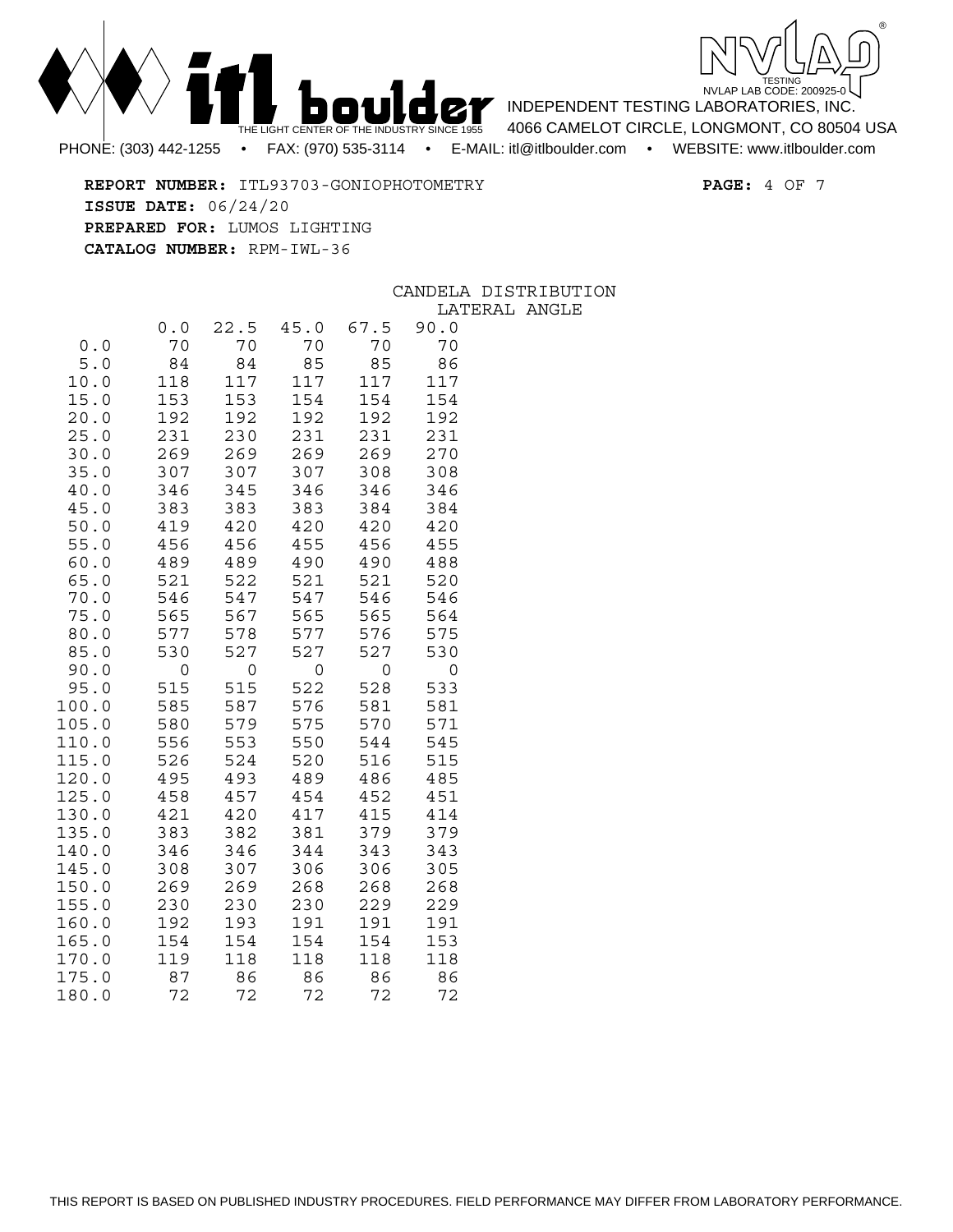



INDEPENDENT TESTING LABORATORIES, INC. 4066 CAMELOT CIRCLE, LONGMONT, CO 80504 USA

**REPORT NUMBER:** ITL93703-GONIOPHOTOMETRY **PAGE:** 5 OF 7 **ISSUE DATE:** 06/24/20 **PREPARED FOR:** LUMOS LIGHTING **CATALOG NUMBER:** RPM-IWL-36

| 5-DEGREE        |    |                     |  |  |  |  |  |  |  |
|-----------------|----|---------------------|--|--|--|--|--|--|--|
|                 |    | ZONAL LUMEN SUMMARY |  |  |  |  |  |  |  |
| $0 -$           | 5  | 2                   |  |  |  |  |  |  |  |
| $5-$            | 10 | 7                   |  |  |  |  |  |  |  |
| $10 -$          | 15 | 16                  |  |  |  |  |  |  |  |
| $15 -$          | 20 | 29                  |  |  |  |  |  |  |  |
| $20 -$          | 25 | 44                  |  |  |  |  |  |  |  |
| $25 -$          | 30 | 63                  |  |  |  |  |  |  |  |
| $30 -$          | 35 | 85                  |  |  |  |  |  |  |  |
| $35 -$          | 40 | 109                 |  |  |  |  |  |  |  |
| $40 -$          | 45 | 135                 |  |  |  |  |  |  |  |
| $45 -$          | 50 | 162                 |  |  |  |  |  |  |  |
| $50 -$          | 55 | 190                 |  |  |  |  |  |  |  |
| $55 -$          | 60 | 218                 |  |  |  |  |  |  |  |
| $60 -$          | 65 | 246                 |  |  |  |  |  |  |  |
| $65 -$          | 70 | 270                 |  |  |  |  |  |  |  |
| $70 -$          | 75 | 291                 |  |  |  |  |  |  |  |
| $75 -$          | 80 | 306                 |  |  |  |  |  |  |  |
| $80 - 85$       |    | 305                 |  |  |  |  |  |  |  |
| $85 - 90$       |    | 140                 |  |  |  |  |  |  |  |
| $90 -$          | 95 | 149                 |  |  |  |  |  |  |  |
| $95 - 100$      |    | 304                 |  |  |  |  |  |  |  |
| $100 - 105$     |    | 311                 |  |  |  |  |  |  |  |
| 105-110         |    | 294                 |  |  |  |  |  |  |  |
| $110 - 115$     |    | 271                 |  |  |  |  |  |  |  |
| 115-120         |    | 246                 |  |  |  |  |  |  |  |
| $120 - 125$     |    | 218                 |  |  |  |  |  |  |  |
| 125-130         |    | 190                 |  |  |  |  |  |  |  |
| 130-135         |    | 161                 |  |  |  |  |  |  |  |
| $135 - 140$     |    | 134                 |  |  |  |  |  |  |  |
| $140 - 145$     |    | 109                 |  |  |  |  |  |  |  |
| $145 - 150$     |    | 85                  |  |  |  |  |  |  |  |
| $150 - 155$     |    | 63                  |  |  |  |  |  |  |  |
| 155-160         |    | 44                  |  |  |  |  |  |  |  |
| $160 - 165$     |    | 29                  |  |  |  |  |  |  |  |
| $165 - 170$     |    | 16                  |  |  |  |  |  |  |  |
| $170 - 175$     |    | 7                   |  |  |  |  |  |  |  |
| $75 - 180$<br>1 |    | $\overline{c}$      |  |  |  |  |  |  |  |

| 10-DEGREE |      |                     |
|-----------|------|---------------------|
|           |      | ZONAL LUMEN SUMMARY |
| 0         | 10   | 9                   |
| 0 –       | 20   | 54                  |
| 0 –       | 30   | 162                 |
| 0 –       | - 40 | 356                 |
| 0 –       | 50   | 653                 |
| 0 –       | - 60 | 1062                |
| $0 -$     | 70   | 1579                |
| $0 -$     | - 80 | 2175                |
| $0 -$     | - 90 | 2620                |
| 0-100     |      | 3072                |
| 0-110     |      | 3677                |
| $0 - 120$ |      | 4194                |
| 0-130     |      | 4602                |
| 0-140     |      | 4897                |
| $0 - 150$ |      | 5091                |
| $0 - 160$ |      | 5198                |
| 0-170     |      | 5243                |
| 0-180     |      | 5252                |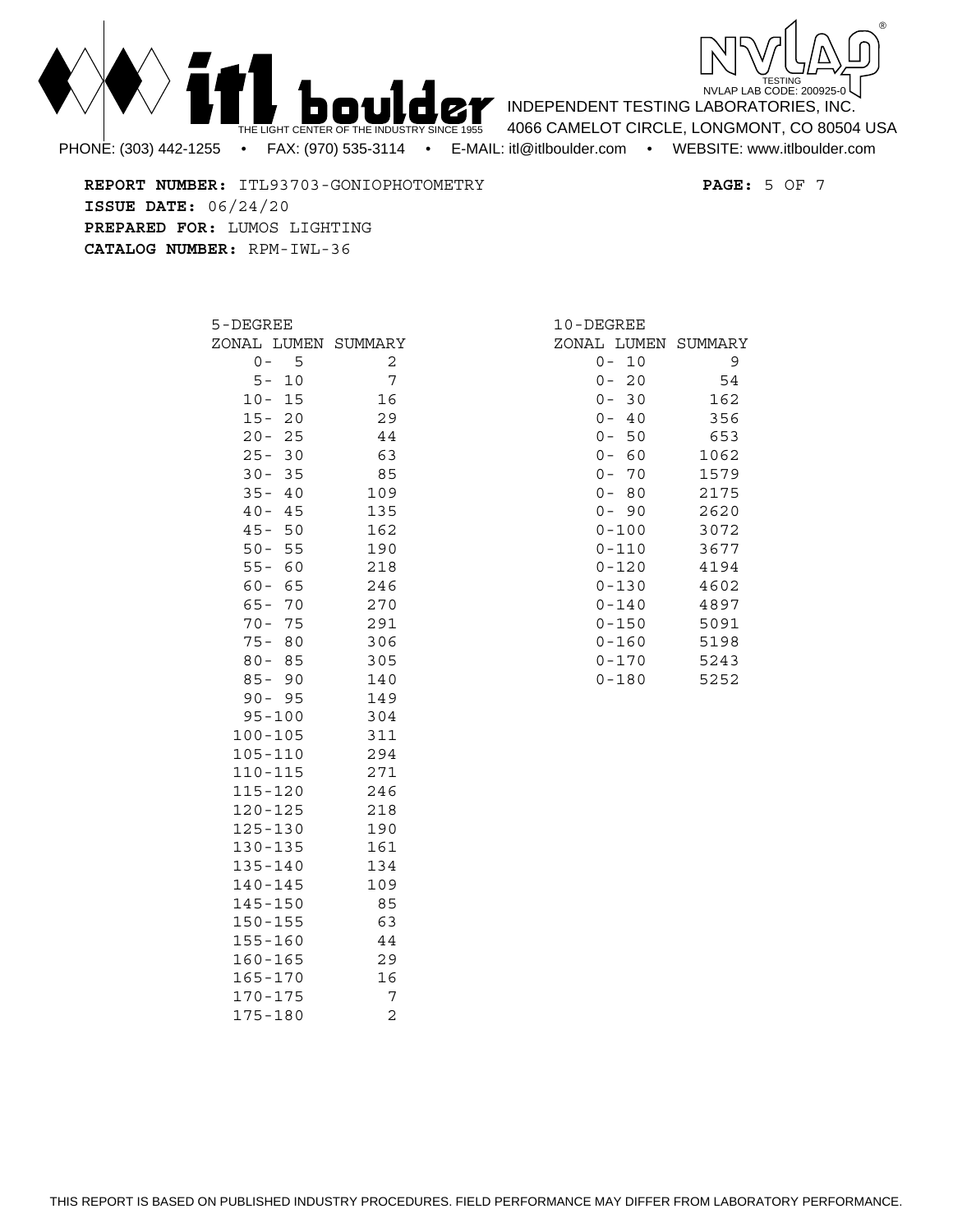



**REPORT NUMBER:** ITL93703-GONIOPHOTOMETRY **PAGE:** 6 OF 7 **ISSUE DATE:** 06/24/20 **PREPARED FOR:** LUMOS LIGHTING **CATALOG NUMBER:** RPM-IWL-36

COEFFICIENTS OF UTILIZATION - ZONAL CAVITY METHOD

EFFECTIVE FLOOR CAVITY REFLECTANCE 0.20

| RC |              | 80 |             |  | 70          |  |  | 50       |  |    | 30       |   |     | 10       |     |     |
|----|--------------|----|-------------|--|-------------|--|--|----------|--|----|----------|---|-----|----------|-----|-----|
| RW |              |    | 70 50 30 10 |  | 70 50 30 10 |  |  | 50 30 10 |  |    | 50 30 10 |   |     | 50 30 10 |     | 0   |
| 0  | 107107107107 |    |             |  | 99 99 99 99 |  |  | 83 83 83 |  |    | 69 69 69 |   |     | 56 56 56 |     | 50  |
|    |              |    | 93 86 81 75 |  | 85 79 74 69 |  |  | 66 62 58 |  |    | 53 50 47 |   |     | 42 40 37 |     | 32  |
| 2  |              |    | 82 72 64 57 |  | 75 66 59 52 |  |  | 54 49 44 |  |    | 43 39 35 |   |     | 33 30 27 |     | 22  |
| 3  |              |    | 74 62 52 45 |  | 67 56 48 41 |  |  | 46 39 34 |  |    | 36 31 27 |   |     | 28 24 21 |     | 16  |
| 4  |              |    | 66 53 44 36 |  | 60 49 40 33 |  |  | 40 33 27 |  |    | 31 26 22 |   |     | 242016   |     | 12  |
| 5  |              |    | 60 47 37 30 |  | 55 42 34 27 |  |  | 35 28 23 |  |    | 27 22 18 |   |     | 21 16 13 |     | 10  |
| 6  |              |    | 55 41 32 25 |  | 50 38 29 23 |  |  | 31 24 19 |  |    | 24 19 15 |   |     | 18 14 11 |     | - 8 |
| 7  |              |    | 51 37 28 21 |  | 46 34 25 20 |  |  | 27 21 16 |  |    | 22 16 13 |   |     | 16 12    | - 9 | 6   |
| 8  |              |    | 47 33 24 18 |  | 42 30 22 17 |  |  | 25 18 14 |  |    | 20 15 11 |   |     | 15 11    | -8  | 5   |
| 9  |              |    | 43 30 22 16 |  | 39 27 20 15 |  |  | 22 16 12 |  |    | 18 13    | 9 |     | 14 10    | -7  | 4   |
| 10 |              |    | 40 27 19 14 |  | 37 25 18 13 |  |  | 21 15 10 |  | 16 | 12.      | 8 | 12. | 9        | 6   | 4   |

ALL CANDELA, LUMENS, LUMINANCE, AND VCP VALUES IN THIS REPORT ARE BASED ON ABSOLUTE PHOTOMETRY. THE COEFFICIENT OF UTILIZATION VALUES ARE BASED ON THE TOTAL ABSOLUTE LUMEN OUTPUT OF THIS TEST SAMPLE.